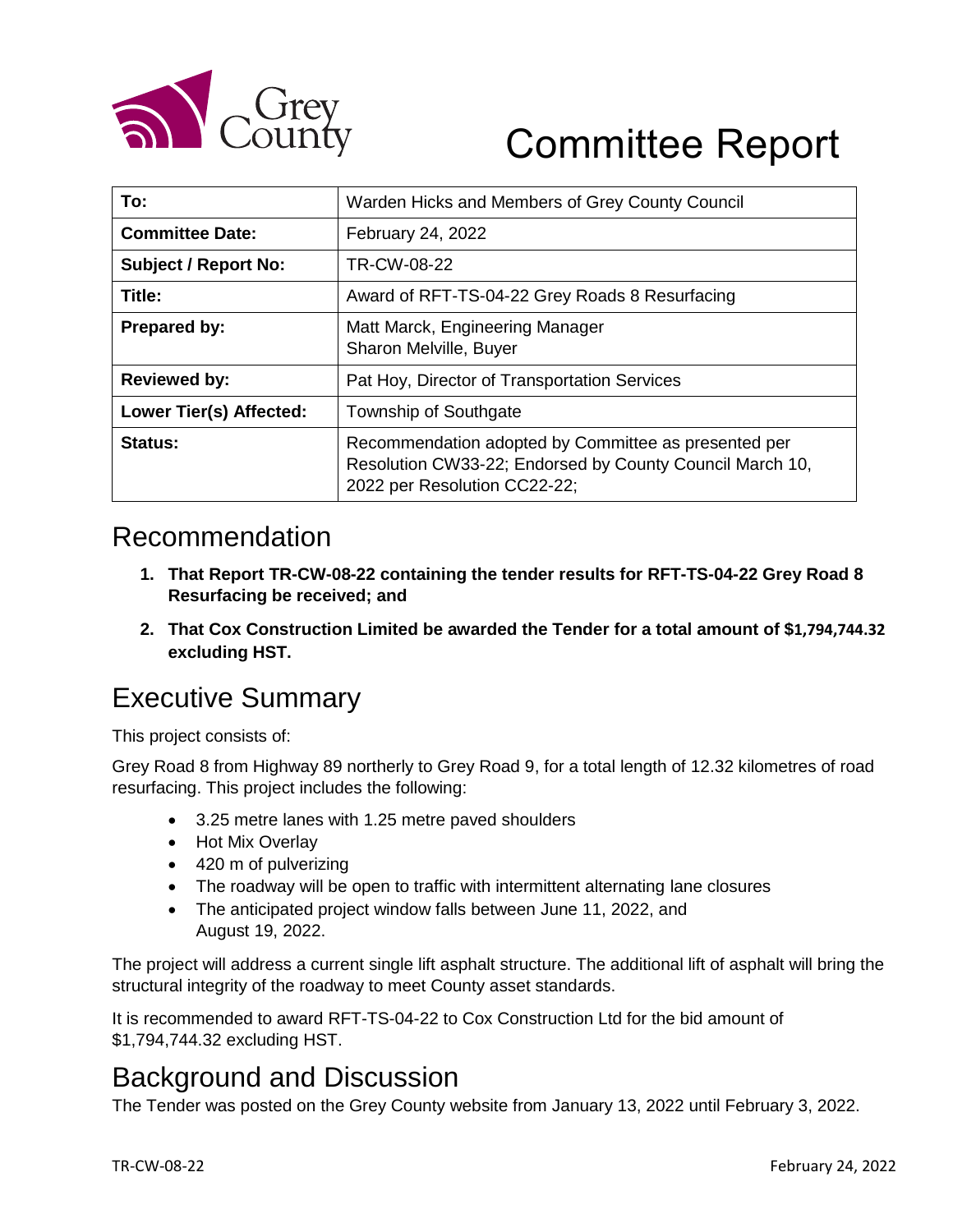The bids received are shown below:

#### *RFT-TS-04-22 Tender Results*

| #                | Name of Bidder                      | Bid Amount - (excl.<br>taxes) |
|------------------|-------------------------------------|-------------------------------|
| 1.               | <b>Arnill Construction Limited</b>  | \$2,206,024.80                |
| $\overline{2}$ . | <b>Cox Construction Limited</b>     | \$1,794,744.32                |
| 3.               | <b>IPAC Paving Limited</b>          | \$1,958,032.43                |
| 4.               | The Murray Group Limited            | \$1,873,571.20                |
| 5.               | Walker Construction Grey-Bruce, HSC | \$2,436,530.00                |

#### Legal and Legislated Requirements

None.

#### Financial and Resource Implications

#### *Project Funding*

| <b>Item</b>                         | <b>Excluding HST</b> | <b>Net HST</b> |
|-------------------------------------|----------------------|----------------|
| Approved Total Project Budget       | \$2,260,220.13       | \$2,300,000.00 |
| <b>Tender Award Amount</b>          | \$1,794,744.32       | \$1,826,331.82 |
| Construction Contingency (10%)      | \$179,474.43         | \$182,633.18   |
| <b>Total Tender Projected Costs</b> |                      | \$2,008,965.00 |

With tendering early in the year and the size of the project, the bids are extremely competitive demonstrating substantial savings from the projected estimates and budget.

The total project amount is under budget by \$291,035.00

The ten percent contingency is being applied to account for any possible fluctuations in the Asphalt Cement Index and any unexpected field issues.

It is expected that the surplus will help address any deficits generated from the capital construction program or alternatively placed in reserves pending no deficit.

## Relevant Consultation

- ☒ Internal
- ☐ External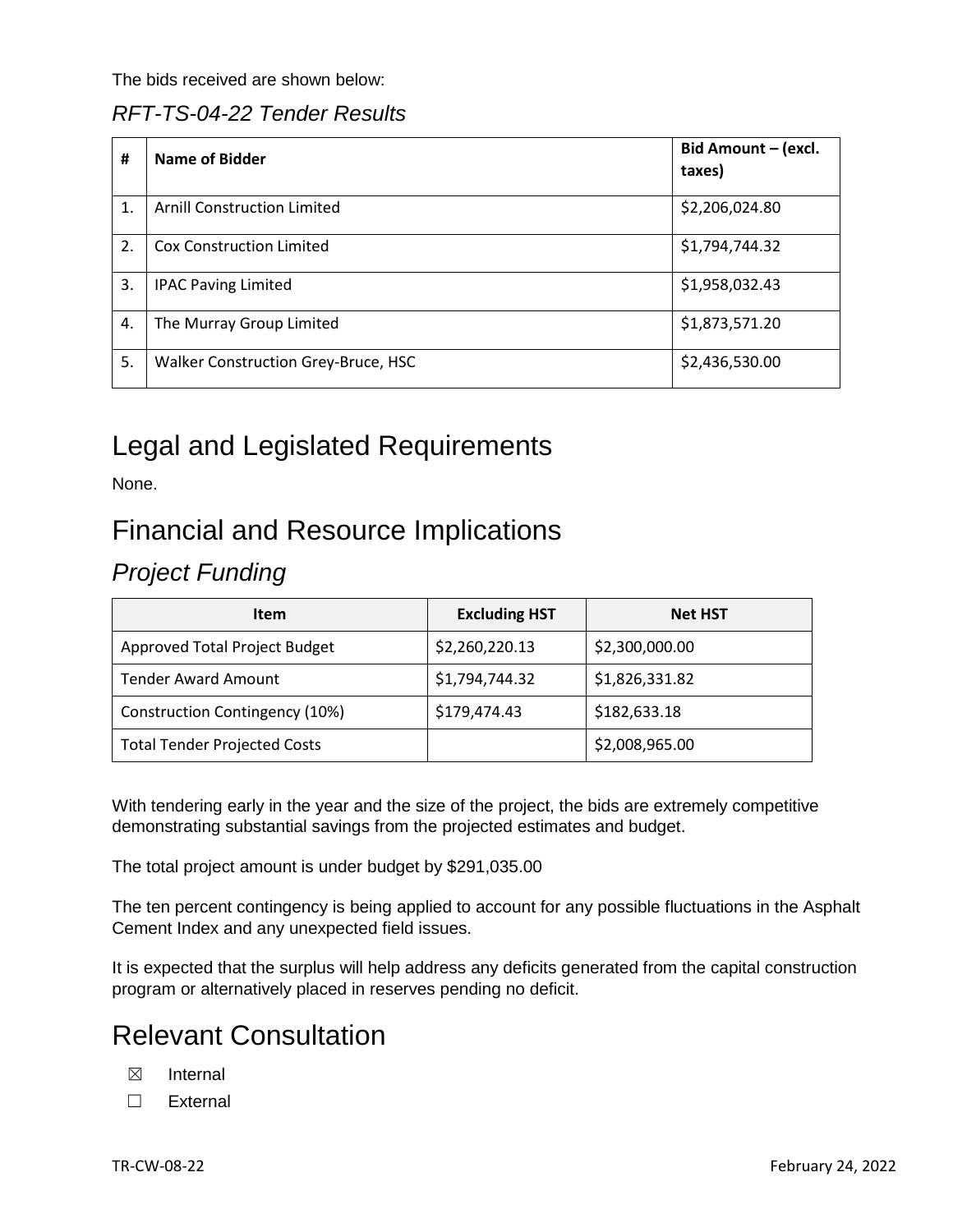# Appendices and Attachments

TR-CW-08-22 Location Map